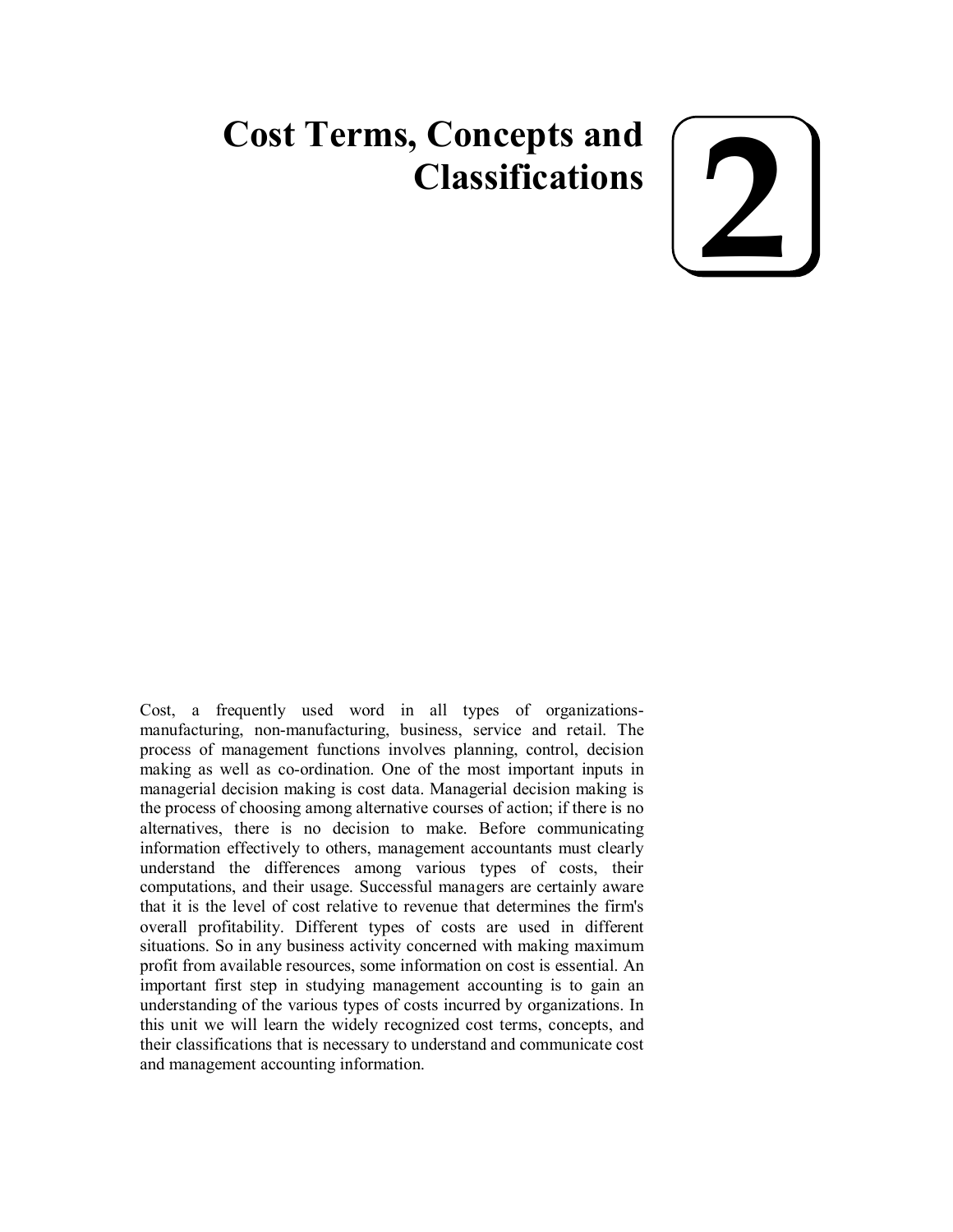Blank Page # 2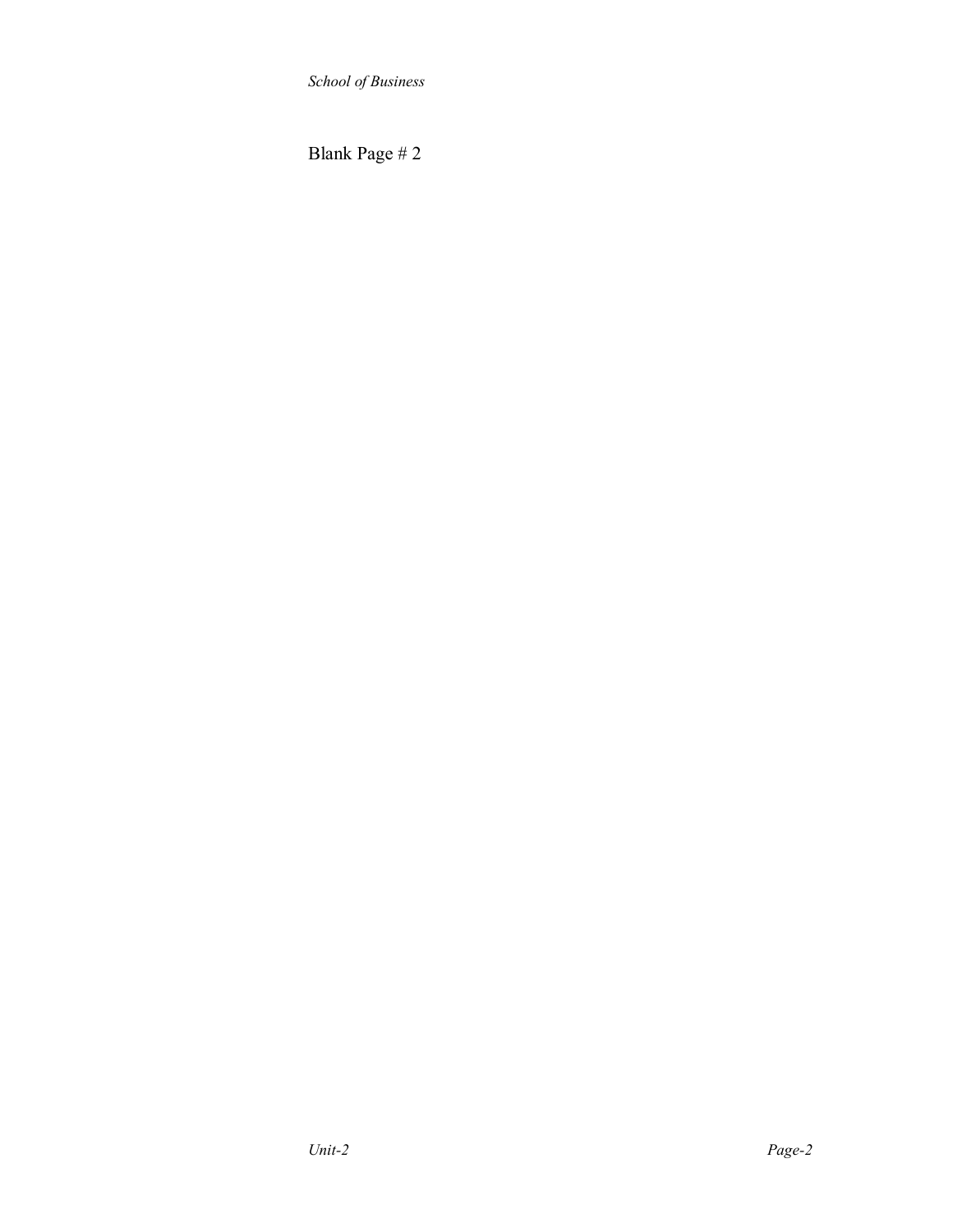# **Lesson 1: The Concept of Cost and General Cost Classification**

### **Learning objectives**

After completing this lesson, you are expected to be able to:

- $\triangleright$  Understand the concept of cost.
- $\triangleright$  Distinguish between cost, expenses and losses.
- $\triangleright$  State the importance of cost classification.
- $\triangleright$  Cost classify according to natural characteristics.
- $\triangleright$  Make the cost classification according to changes in the volume of activity.

### **Introduction**

There is a controversy over the concept of costs, the definition of costs and what costs are relevant for managerial decision making. Most of the controversy disappears as soon as it is realized that cost information is essential for various purposes and for different kinds of problems. Cost data that are classified and recorded in a particular way for one purpose may be inappropriate for another purposes. The important point is that different cost concepts and classification are used for different purposes. Clear understanding of the concepts of costs and their classification would enable the managerial accountant to provide useful and appropriate cost data for managerial decision making.

### **The Concepts of Cost**

Cost reflects a monetary measure of the resources given up to attain some objectives such as acquiring a good or service. Cost is a monetary measures of the amount of resources used for a cost object. So a cost object or objectives is an objective where cost is measured i.e. it is an activity or item for which a separate measurement of cost is desired. Broadly speaking cost is the amount measured by the current monetary value of economic resources given up or to be given up in obtaining goods and services. Economic resources may be given up by transferring cash or other property, issuing capital stock, performing services, or increasing liabilities. From the above definition, it will be clear that three ideas are included in the concept of cost.

First, the most basic nation is that cost measures the use of resources. The resources used in producing tangible goods or intangible services are physical quantities of material, hours of labour services and quantities of other services.

Second, cost measurement is expressed in monetary terms. Money provides a common denominator that permits the amount of resources, each measured according to its own scale (kilograms of materials, hours of labour) to be aggregated so that the total amount of resources used can be determined.

Third, cost measurement is always related to a purpose, that is, to a cost object. A cost object is an activity or resource for which a separate

*Cost is the amount measured by the current monetary value of economic resources given up or to be given up in obtaining goods and services.*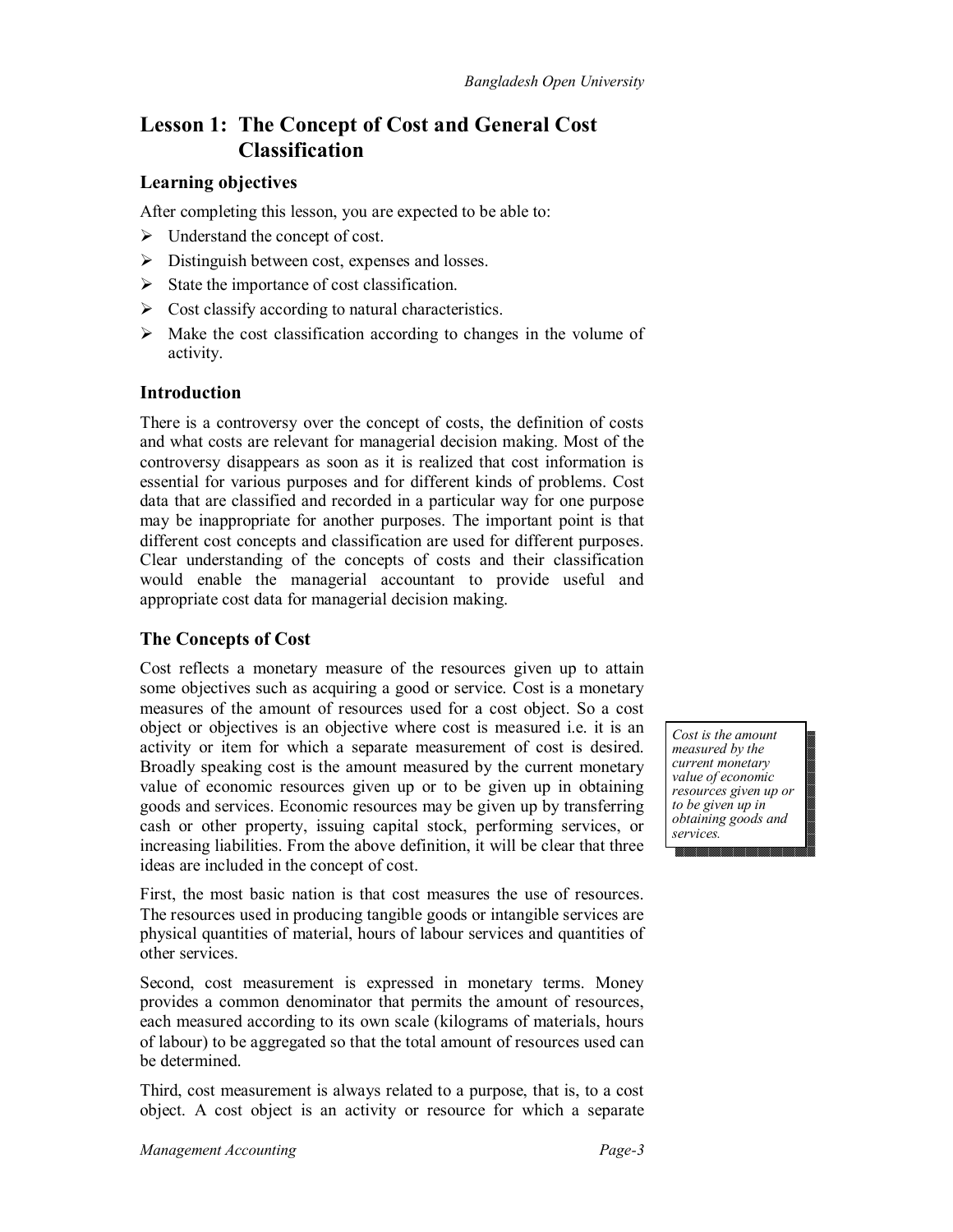*A cost object is an activity or resource for which a separate measurement of costs is desired.*

*A cost is the value of assets given up, or to be given up, to acquire other assets, i.e. cost is a sacrifice of resources. Expenses are costs that are applicable to the current accounting period.*

*Expense means a decrease in owners equity that arises from the operation of a business during a specified accounting period.*

*A loss is an unplanned cost expiration and when assets are given up for nothing in return, the value of the assets given up becomes a loss. A more precise definition restricts the use of the term loss, stating that the cost expiration which does not benefit the revenue producing activities of a firm.*

measurement of costs is desired. A cost object can be a thing, such as a product or asset, it can be the provision of a service, it can be segment, such as parquet centre, a department, or other organizational unit, it can be the conduct of a programme or it can be the operation of an entity.

**Costs, Expenses and Losses:** It is important to distinguish costs, expenses and losses. But before that it is necessary to understand what and asset is Normally a cost is viewed as an asset if it can be shown that it has future service potential that can be identified. For example, prepayment of insurance premium. Now as we have already understood a cost is the value of assets given up, or to be given up, to acquire other assets, i.e. cost is a sacrifice of resources. Expenses are costs that are applicable to the current accounting period. Expenses in its broadest sense includes all expired costs, i.e. costs which do not have any potential future economic benefit. The term expense is the cost of services or benefits received, or resources consumed during an accounting period. The term "cost is not synonymous with expense". Expense means a decrease in owners equity that arises from the operation of a business during a specified accounting period, whereas cost means any monetary sacrifice whether or not the sacrifice affects the owners equity during a given accounting period. Example, cost of good sold and selling and distribution expenses.

A loss is an unplanned cost expiration and for this reasons is often included in the broad definition of expense. When assets are given up for nothing in return, the value of the assets given up becomes a loss. A more precise definition restricts the use of the term loss, stating that the cost expiration which does not benefit the revenue producing activities of a firm. Examples, unrecovered book value on the sale of fixed assets, the write-off goodwill, carelessly destroyed supplies etc.

The following figure shows the relationship among costs, expenses and losses.



*Figure: Relationship of Costs, expenses and losses.*

*Classification is the arrangement of cost items in logical groups.*

### **General Cost Classification**

Classification of costs is the process by which costs are grouped according to some common characteristics. Classification is the arrangement of cost items in logical groups having regard to their nature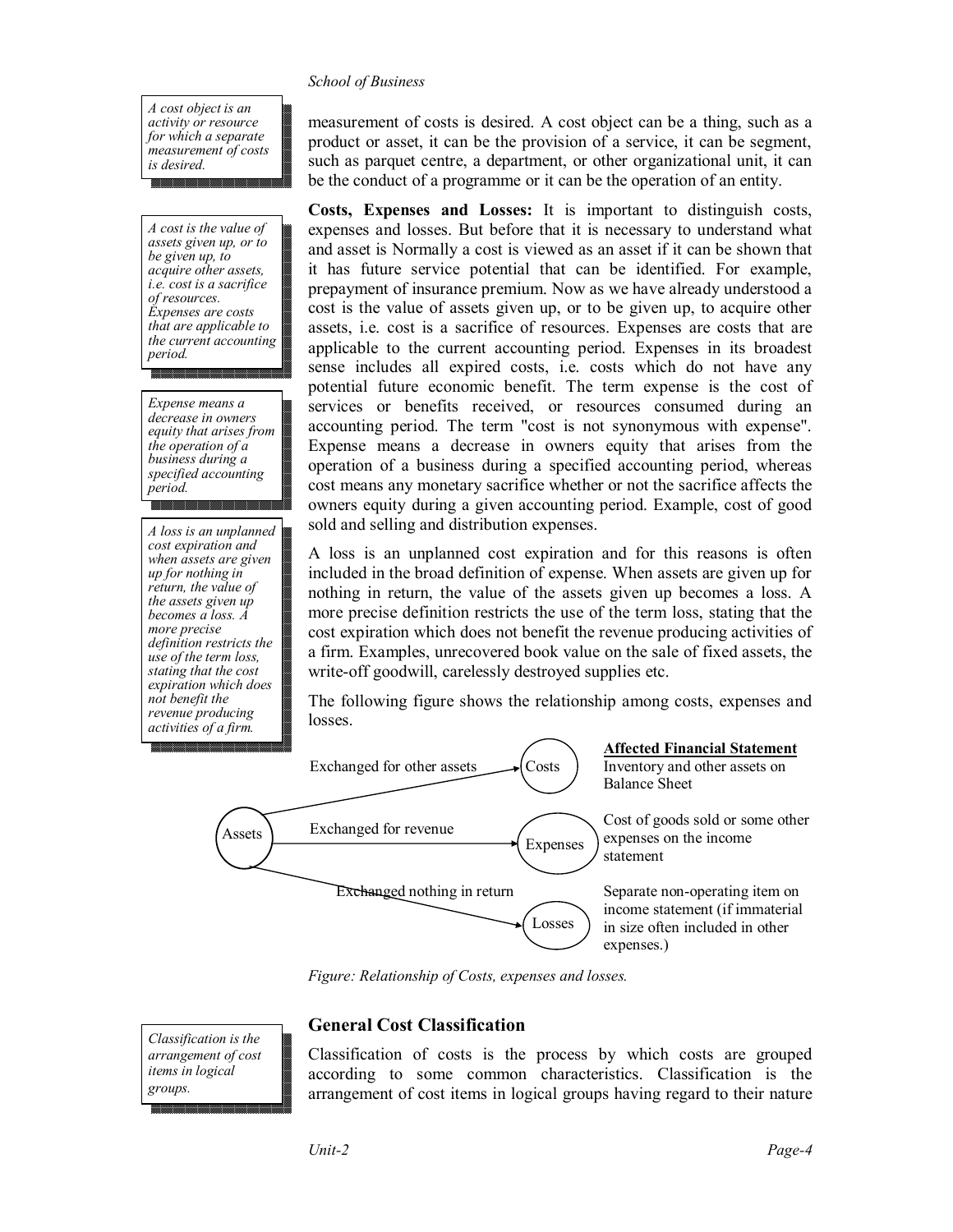(subjective classification) or purpose (objective classification) to be achieved and requirement of an organizations. Subjective classification is used to indicate the nature of the expenditure, for example, material, labour; whereas objective classification indicates the cost centre or cost unit where the costs are to be charged. Cost classifications are needed for the development of cost data and each classification throws light on the different aspects of the decision making process. In this lesson, cost classifications are used to define costs in terms of their relationships to the following items:

- $\triangleright$  natural characteristics.
- $\triangleright$  changes in the volume/levels of activity.
- $\triangleright$  tractability of the product.
- $\triangleright$  association with product or period.
- $\triangleright$  the nature of functions.
- $\triangleright$  relation with accounting period.
- $\triangleright$  the time of cost determination.
- $\triangleright$  the nature of data.
- $\triangleright$  the nature of prediction.
- $\triangleright$  the management policies.
- $\triangleright$  Managers' relevancy of decision making and analysis.

*1. Classification of Cost According to Natural Characteristics:* According to this classification, costs are divided into three categories; i.e. Material, labour and other costs.

 **Material:** Material is rated as the first element of cost because without material to work upon nothing can be manufactured. Conversion of material in the production process increases the utility of the finished product. Material can be divided as (a) direct material and (b) indirect material.

| <b>Industry/Product</b>    | Direct material | <b>Indirect material</b> |
|----------------------------|-----------------|--------------------------|
| Garments industry - Shirt  | Cloths          | Thread, Button           |
| Cloth Industry - Cloth     | Yarn, Cotton    | Colour, Starch           |
| Jute industry - Sack Cloth | Jute            | Baching oil.             |

• Labour: Labour is considered as the second element of cost because without labour the form, shape or nature of material cannot be changed to increase its usefulness. This cost can also be of two types, (a) direct labour and (6) indirect labour.

Wage which can be economically traced to the output is known as direct labour and on the other hand, salaries paid to supervisor, cleaner, guard and production manager are treated as indirect labour/wages.

 **Other Costs:** All other manufacturing costs are classified as the third elements i.e. other costs, because, unless certain other costs are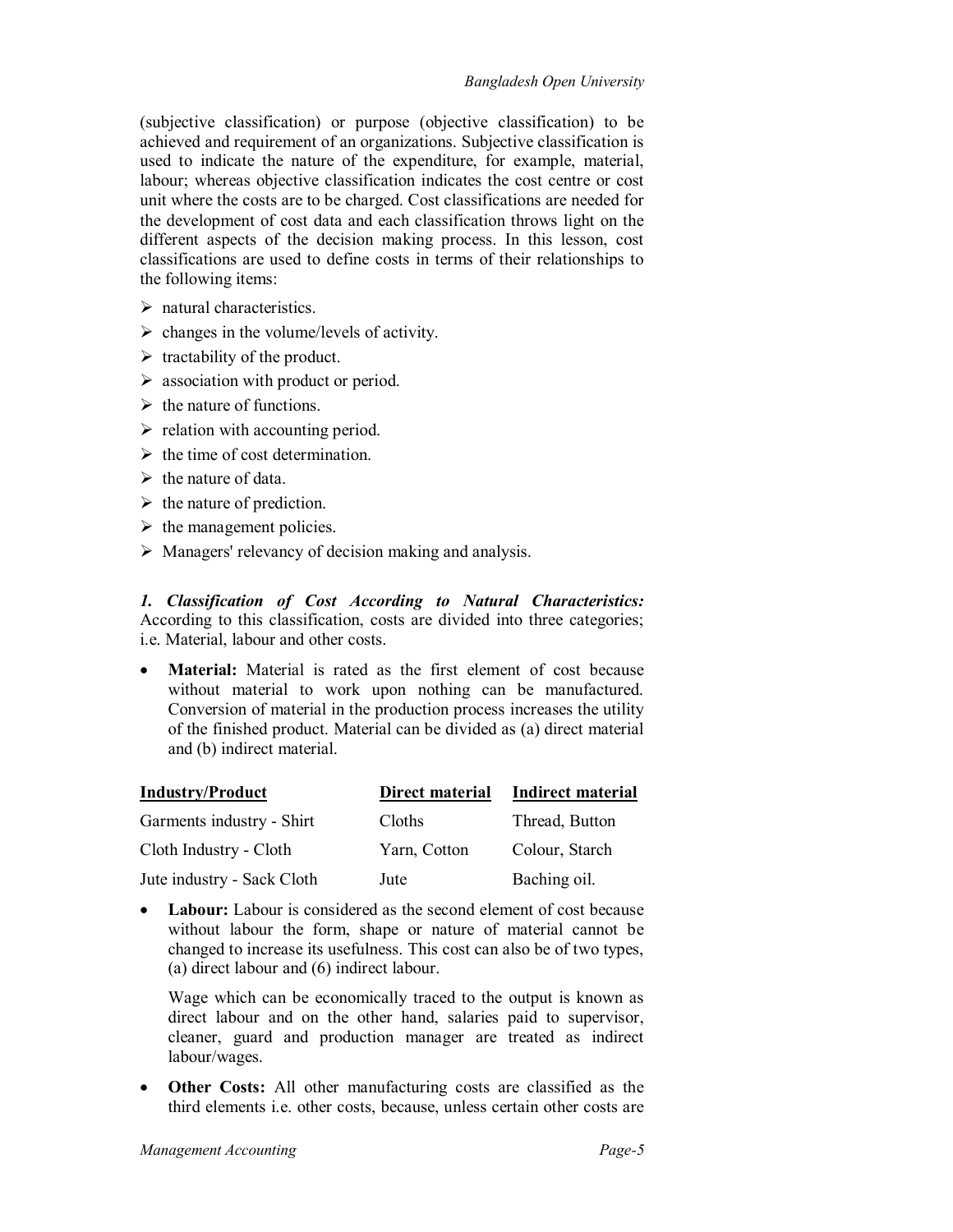incurred, material cannot be worked upon by labour. Examples of this types of costs include tools must be supplied, supervision must be exercised, machinery must be maintained, a place of work must be furnished to make possible labours work upon the raw material furnished.

Classification of costs according to natural characteristics is important because it is necessary to know the cost of each element that enters into a product to answer to the questions relating to stock valuation, decision making, and controlling the organisation's activities.

*2. Classification according to changes in the volume/levels of activity:* Within a period, a particular cost may be observed changing with corresponding changes in some measures of activity. Hence, costs are classified according to their behaviour in relation to changes in the volume of output (production), which others, as they are incurred in relation to time, remain more less fixed in amount. Accountants describe a given cost behaviour pattern according to the way its total cost (rather than its unit cost) reacts to changes in a related measure of activity.

On this basis, costs are classified into the four categories, viz., fixed, variable, semi-fixed and semi-variable:.

 **Fixed Costs:** A cost that is not immediately affected by changes in the cost driver. Activities that affect costs are often called cost driver. A fixed cost is that which tends to remain unchanged despite often wide changes in output or activity. On a per unit basis, a fixed cost varies inversely with changes in the level of activity. This means that the per unit fixed cost decreases with increase in the activity level, and increases with decrease in the activity level. The rent of buildings of an organization, supervisor's salaries, taxes on real estate, maintenance and repairs of buildings and grounds, depreciation (other than that computed under the units of production method), insurance are good examples of fixed costs. Fixed costs are sometimes termed as "capacity cost" because fixed costs are generally incurred to create facilities.

| Activity (or Cost driver) | Fixed Cost per unit<br>(Tk.) | <b>Total Fixed Cost</b><br>(Tk) |
|---------------------------|------------------------------|---------------------------------|
| 10                        | 2,500                        | 25,000                          |
| 20                        | 1,250                        | 25,000                          |
| 100                       | 250                          | 25,000                          |
| 110                       | 227.27                       | 25,000                          |
| 200                       | 125                          | 25,000                          |
| 210                       | 119.05                       | 25,000                          |
| 300                       | $83.33*$                     | 25,000                          |

**2.1 (A & B) Illustrates the behaviour of fixed cost found in the following tabulation of fixed cost Table # 2.1**

\*Rounded

*A fixed cost is that which tends to remain unchanged despite often wide changes in output or activity.*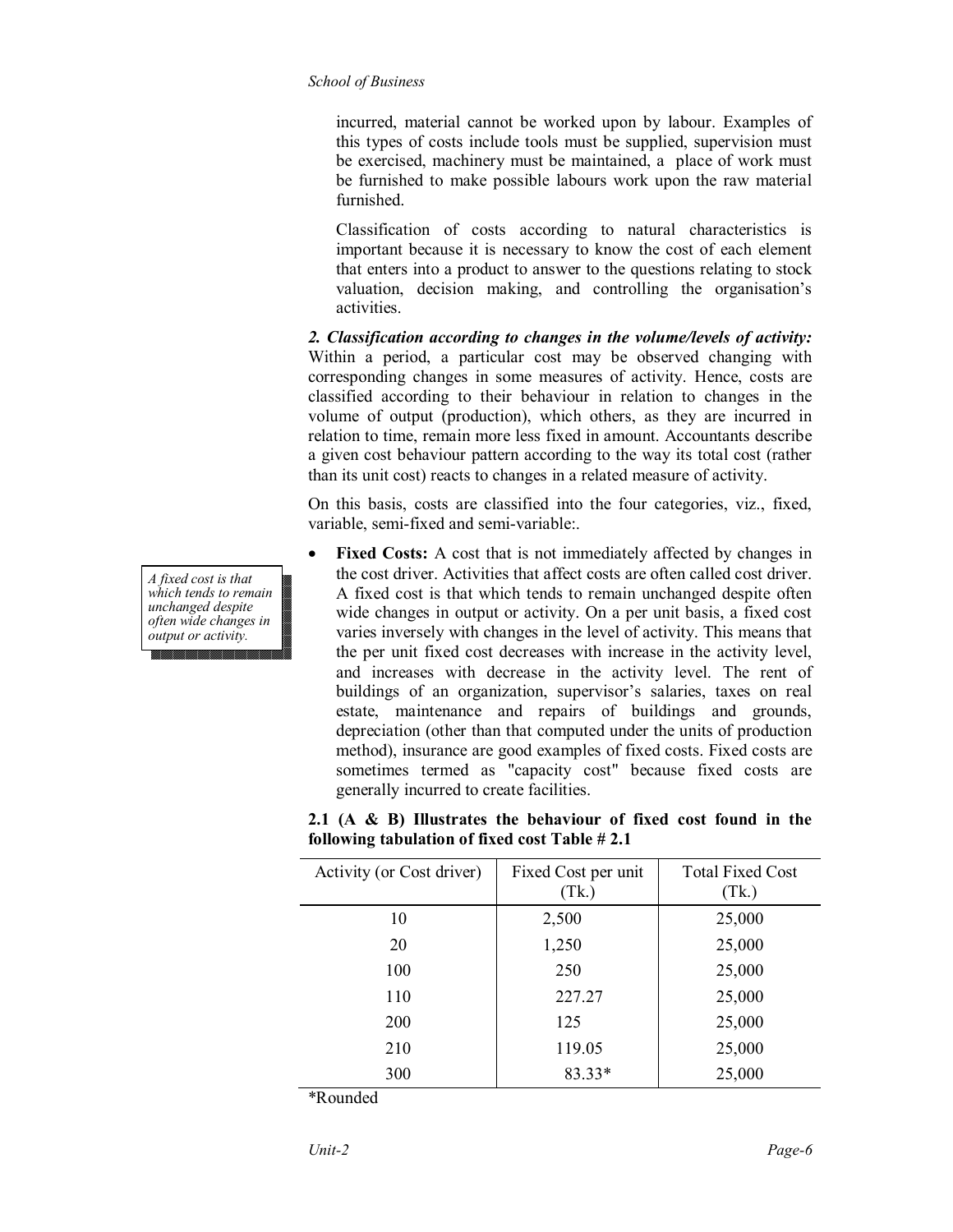

The graph illustrates that total fixed cost remains unchanged irrespective of whether activity changes. When activity doubles or triples, from 100 to 200 to 300, total fixed cost remains constant at Tk.25,000. However, the fixed cost per unit does change level as activity changes. If activity level is 20 units, then the fixed cost per unit declines to Tk.1,250 and Tk.250 respectively.

Algebraically, a fixed cost graphs is represented by :  $y = a$ , where; 'y' is the total cost and 'a' is the fixed cost.

• **Variable Costs:** A cost that changes in direct proportion to changes in the cost driver. A cost that varies in total in direct proportion to changes in activity levels, a variable cost must be a constant amount per unit. The cost of raw materials, wages, sales commission, use of machine on rental basis are the good examples of variable costs. Thus, as activity changes, total variable cost increases or decreases proportionately with the activity changes, but unit variable cost remains the same.

*A cost that varies in total in direct proportion to changes in activity levels.*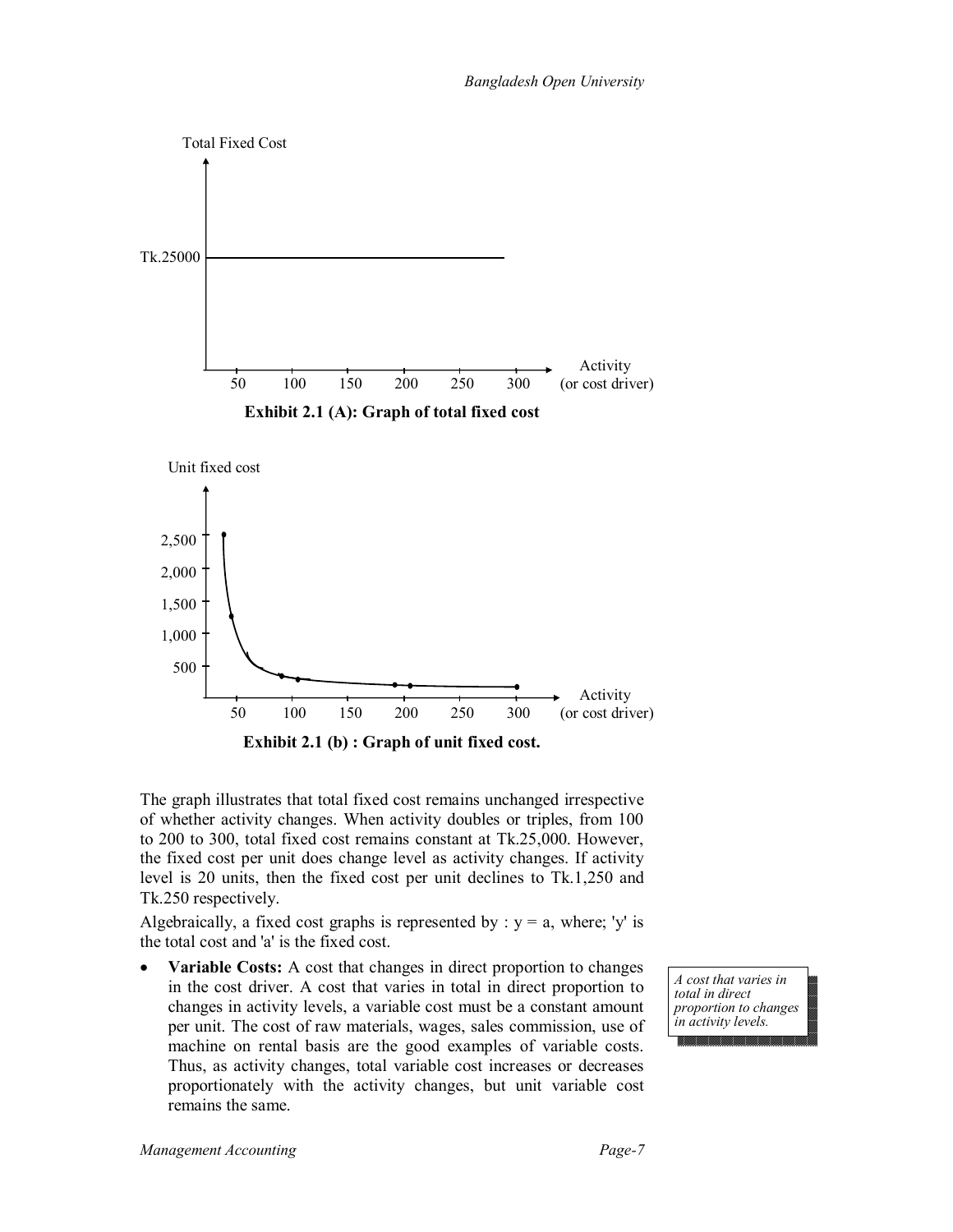| Activity (or Cost driver) | Variable Cost per unit | <b>Total Variable Cost</b> |
|---------------------------|------------------------|----------------------------|
|                           | (Tk.)                  | (Tk)                       |
| 100                       | 10                     | 1,000                      |
| 200                       | 10                     | 2,000                      |
| 300                       | 10                     | 3,000                      |
| 400                       | 10                     | 4,000                      |
| 500                       | 10                     | 5,000                      |
| 600                       | 10                     | 6,000                      |
| 700                       | 10                     | 7,000                      |

**Exhibit 2.2: Illustrates the behaviour of variable cost found in the following Tabulation of variable cost Table # 2.2.**



**Exhibit 2.2: Graph of total variable cost**

The graph illustrates that total variable cost increases proportionately with activity. When activity doubles from 100 to 200 units, total variable cost doubles, from Tk.1,000 to Tk.2,000 and so on. However, the variable cost per unit remains the same as activity changes. The variable cost associated with each unit of activity is Tk.10 whether the activity level is 100 units, 400 units or 700 units.

Algebraically, a variable cost line in the graph is represented by :  $y = bx$ 

where; 'y' is the total cost

- 'b' is variable cost per unit; and
- 'x' is the number of units of output.

*A mixed cost is a semi-variable cost (sometimes known as a semi-fixed cost) that has both a fixed and variable element to it.*

**Mixed Cost:** A mixed cost is a semi-variable cost (sometimes known as a semi-fixed cost) that has both a fixed and variable element to it. So a mixed cost has both a variable and a fixed component. On a per unit basis, a mixed cost does not fluctuate in direct proportion with changes in activity nor remains constant with changes in activity. Telephone cost is an example of a mixed or semi-variable cost. This is so because it has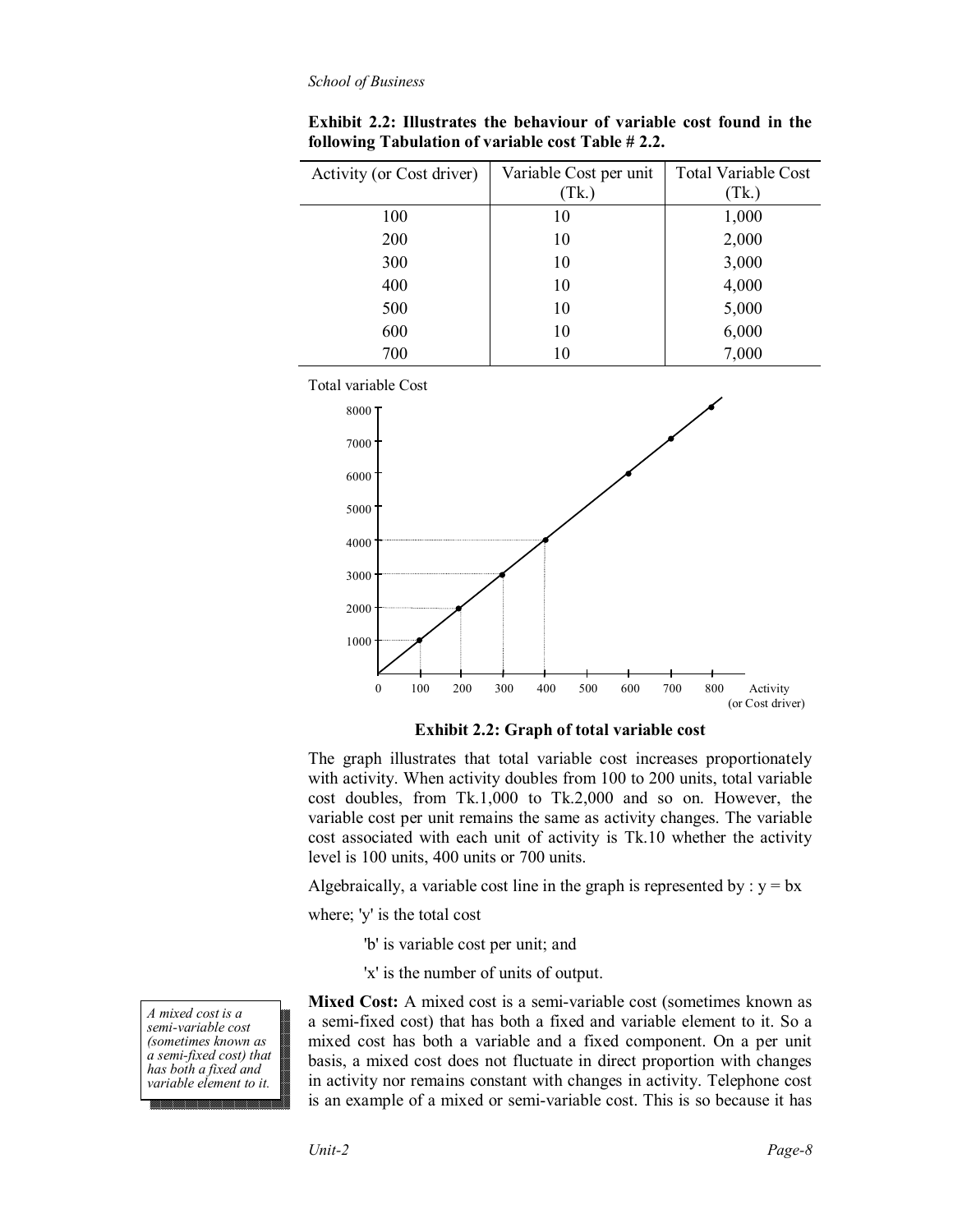a fixed rental charge and a varaiable cost per unit of telephone time used per call. This means that the total telephone cost is a mixture of fixed and variable costs. Another good example of a mixed cost is electricity that is computed as a flat charge (the fixed component) for basic service plus a stated rate for each kilowatt-hour of electricity used (the variable component).





Number of Kilowatt Hours used

**Exhibit 2.3: Graph of a Mixed Cost**

The graph illustrates the electricity charge of a company, which consists of a flat rate of Tk.500 per month plus Tk.0.010 per Kwh. If the company uses 80,000 Kwhs of electricity per month, its total electricity bill is Tk.1,300 [Tk.500 + (Tk.0.010 x 80,000]. If 90,000 Kwhs are used, the electricity bill is Tk.1,400. The distance between the fixed cost line and the total cost line in Exhibit is the amount of variable cost. The slope of the total cost line is the variable cost per unit of activity.

Algebraically, a mixed cost (semi-variable) graph is represented by;  $y = a$  $+$  bx

where; 'y' is the total cost

'a' is the fixed cost value

'b' is the variable cost per unit, and

'x' is the number of units of output

**Step Cost:** A step cost is so called because the cost increases in steps (or jumps) such that over one range of output the cost remains fixed. A step can be variable or fixed. Step variable costs have small steps and step fixed costs have large steps. For example; canteen staff wages. The costs are fixed upto a certain level of output but beyond that level as the number of workers increases to meet the increased production an additional member of canteen staff is required to cater the needs of additional workers resulting in a change in canteen staff wages.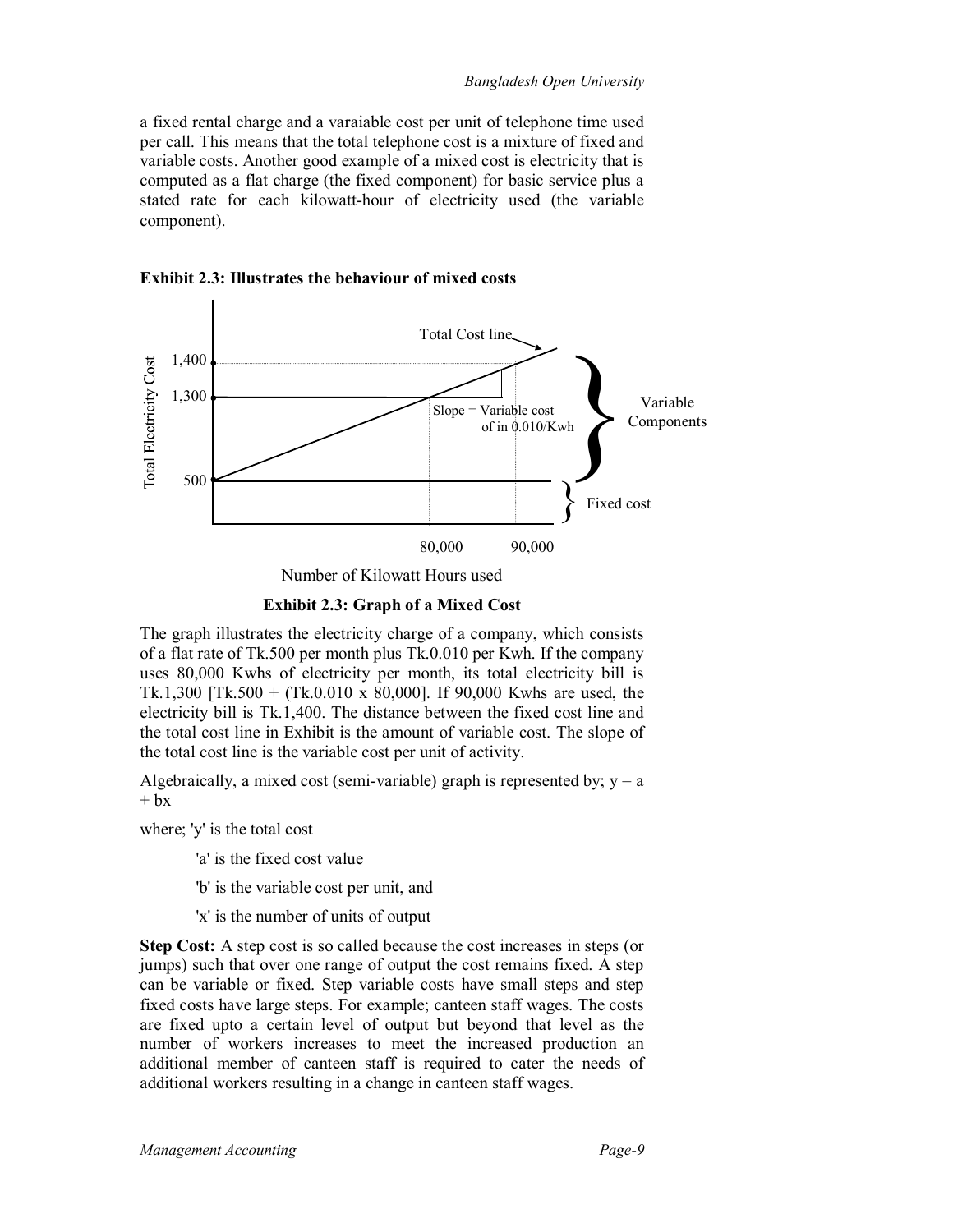If steps are narrow and small the behaviour pattern approximate pure variable cost pattern [Exhibit 2.4 (A)] is termed as step-variable costs. One the otherhand, if the steps are wider, the step cost is termed as 'step fixed cost'. [Exhibit 2.4 (B)].



**Exhibit: 2.4 (A): Step Variable Cost Exhibit 2.4 (B): Step Fixed Costs**

When step variable or step fixed costs exist, the accountants must choose a specific relevant range of activity that will allow step variable cost to be treated as variable and step fixed costs to be treated as fixed.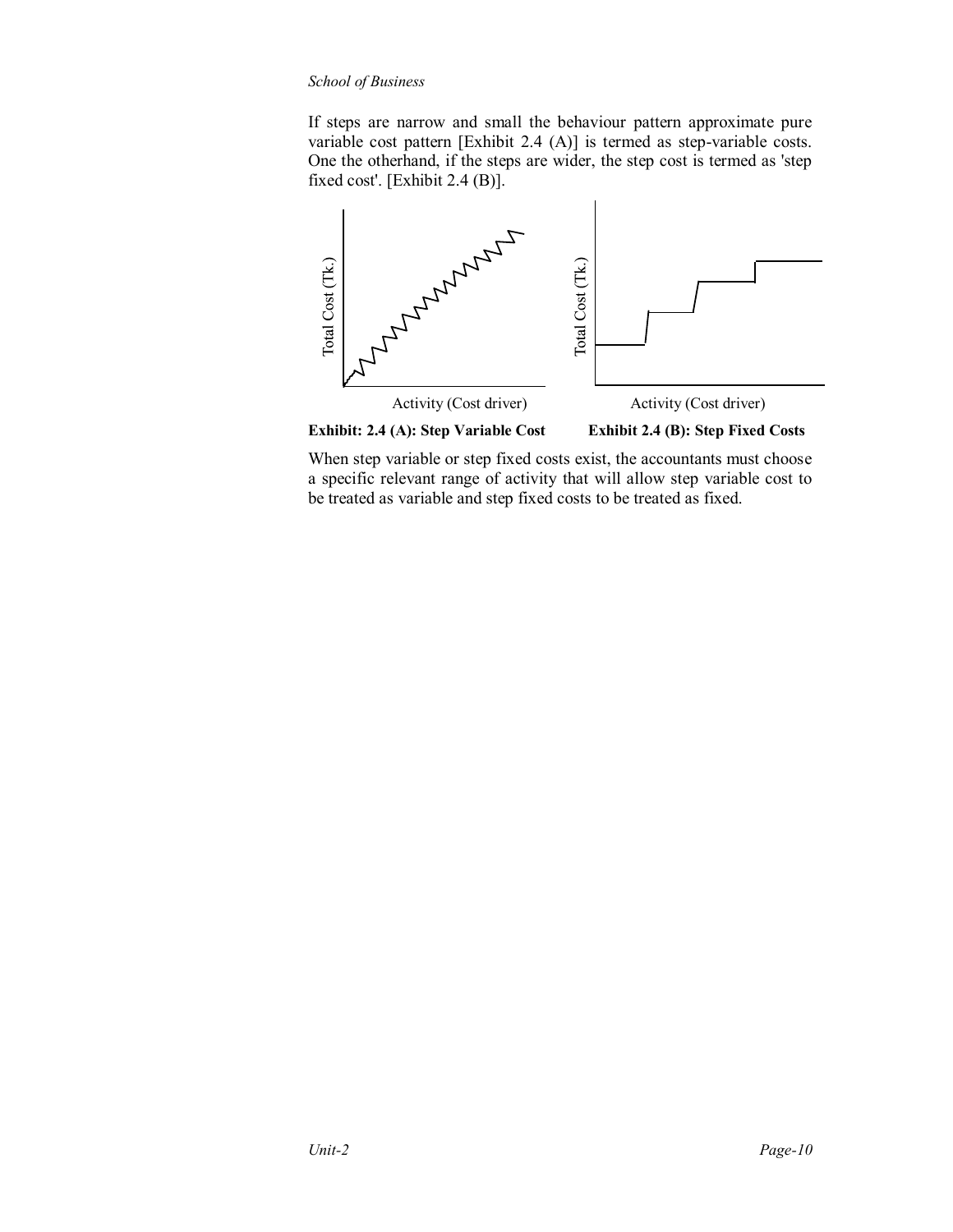# **Assignments**

(a) Objective type and multiple choice questions

- 1. True or Fales
- 2. Fill in the blanks
- 3. Select the most suitable answer
- (b) Descriptive question
- (c) Problems:
- (d) Cases: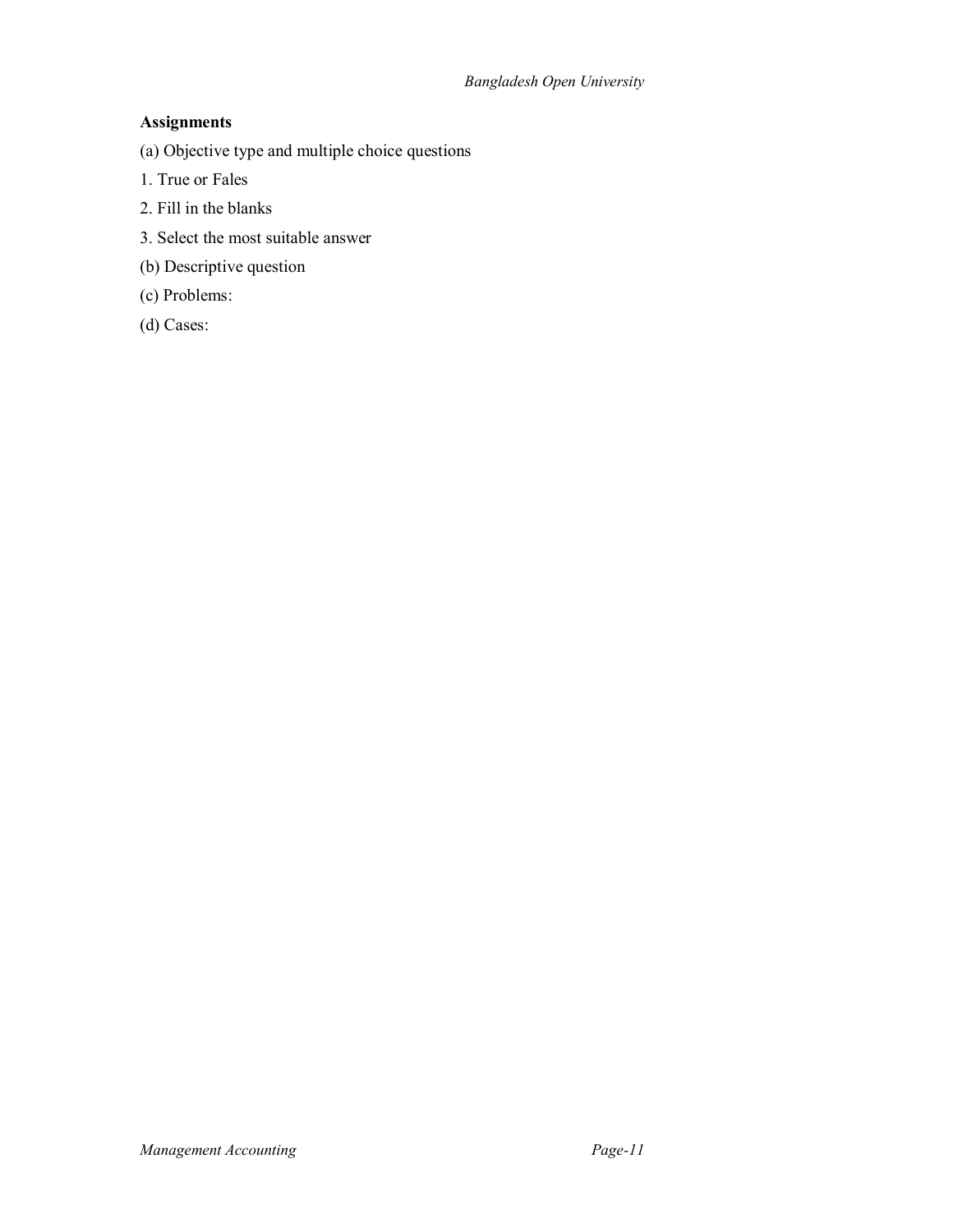# **Lesson 2: Other General Cost Classification**

# **Learning objectives**

After completing this lesson, you are expected to be able to:

- $\triangleright$  Explain the classification of costs according to traceability to the product
- $\triangleright$  Distinguish between period costs and product costs
- $\triangleright$  Describe and give examples of manufacturing costs, administrative costs, marketing costs and research and development costs.
- $\triangleright$  Classify cost according to relation with accounting period.
- $\triangleright$  Distinguish between cost classifications according to the time of incurrence and nature of data.
- $\triangleright$  Explain cost classification according to the nature of production.
- $\triangleright$  Describe the role of various costs to the management policies.
- $\triangleright$  Make cost classification according to relevancy of decision making and analysis.

# **Introduction**

One of the important inputs in managerial decision-making is cost data. There is, however, no single concept of cost which can cater to all management needs. An important objective of managerial accounting is to assist managers in controlling costs. In this process, costs are classified in various ways, and, at different steps in managerial accounting, some cost figures may be placed in different classification. In the final lesson of this unit we have already discussed the final two types of cost classification. This lesson is concerned with the other cost classifications mentioned in the preceding lesson.

# *3. Classification according to traceability to the product*

Cost control is facilitated by tracing costs to the department or work center in which the cost was incurred. It is usually possible to determine the cost of raw materials, labour inputs with production of each unit. Other items cannot be easily and accurately separated and attributed to individual units of output. For the purpose of traceability of costs to product, costs are classified as either direct or indirect.

 **Direct Cost:** Direct costs are those which are incurred for a particular cost unit, and can be conveniently linked with that particular cost unit. Direct costs are those incurred primarily for, and which can be identified as part of the cost of a given product. So once the cost object is specified, any costs that are distinctly traceable to it are called direct costs. Examples of direct costs include cost of direct material, direct labour, direct charges (special tool used for product) etc.

*Direct costs are those which can be identified as part of the cost of a given product.*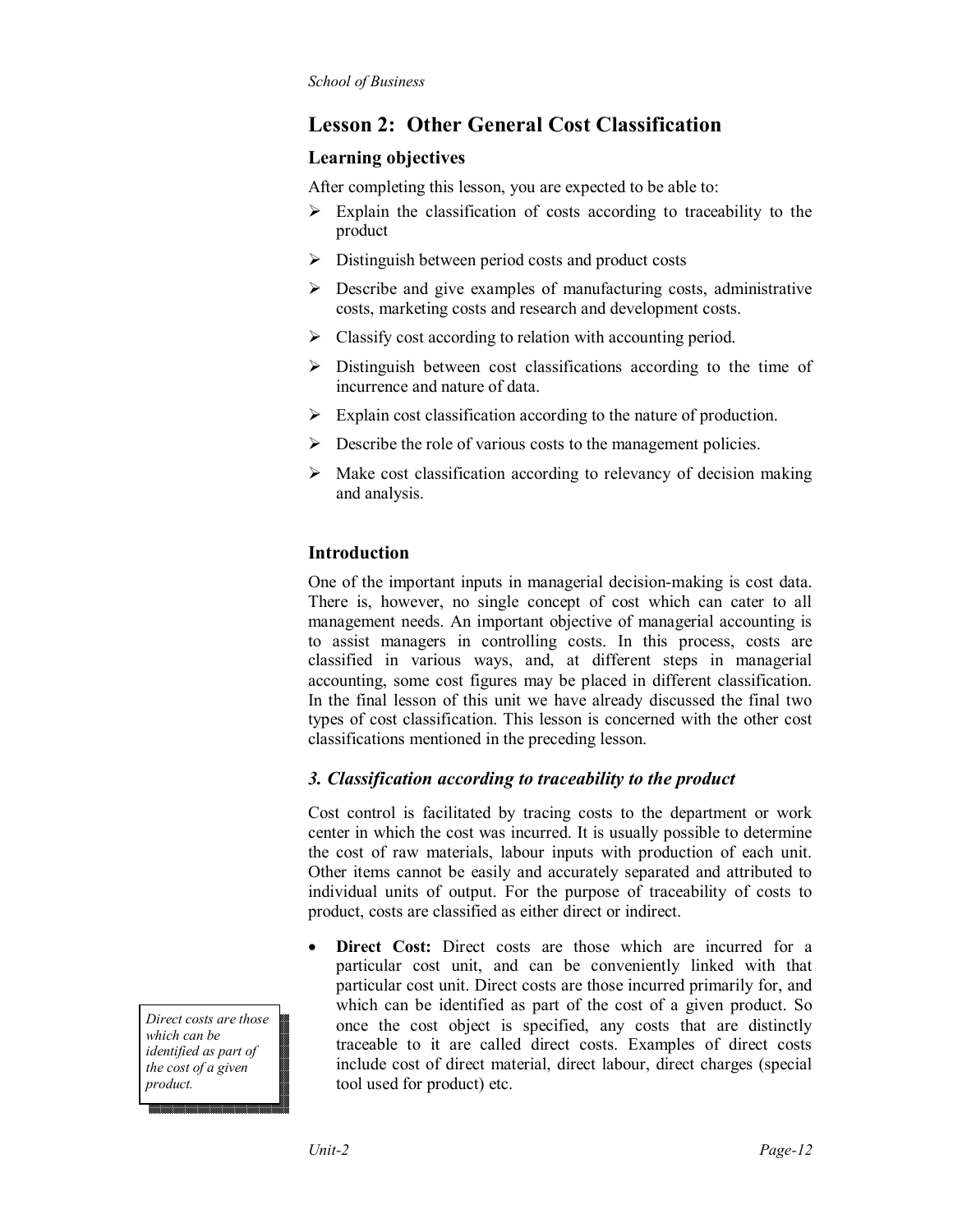**Indirect Cost:** Indirect costs are those of a more general nature which cannot be identified primarily as part of the cost of a given product but without which the product could not be manufactured. So these costs that can not be traced are called indirect or common costs and are allocated or assigned to the cost object using one on more appropriate predictions or arbitrarily chosen bases. Examples of indirect costs include supervisors' salary, rent, rates and taxes, lighting etc.

*Indirect costs are those which cannot be identified primarily as part of the cost of a given product.*

The build-up of total cost showing how direct and indirect costs are related is shown in the following figure:



### **Figure: Build-up of Total Cost**

Note: the term Factory or works cost is the same as the 'production cost' or 'cost of goods manufactured and the term production overhead/indirect cost is the same as 'Factory Overhead'.

The distinction between direct costs and indirect costs depends upon the unit under consideration. This is important because it provides the medium for charging costs to different classes of production. It should be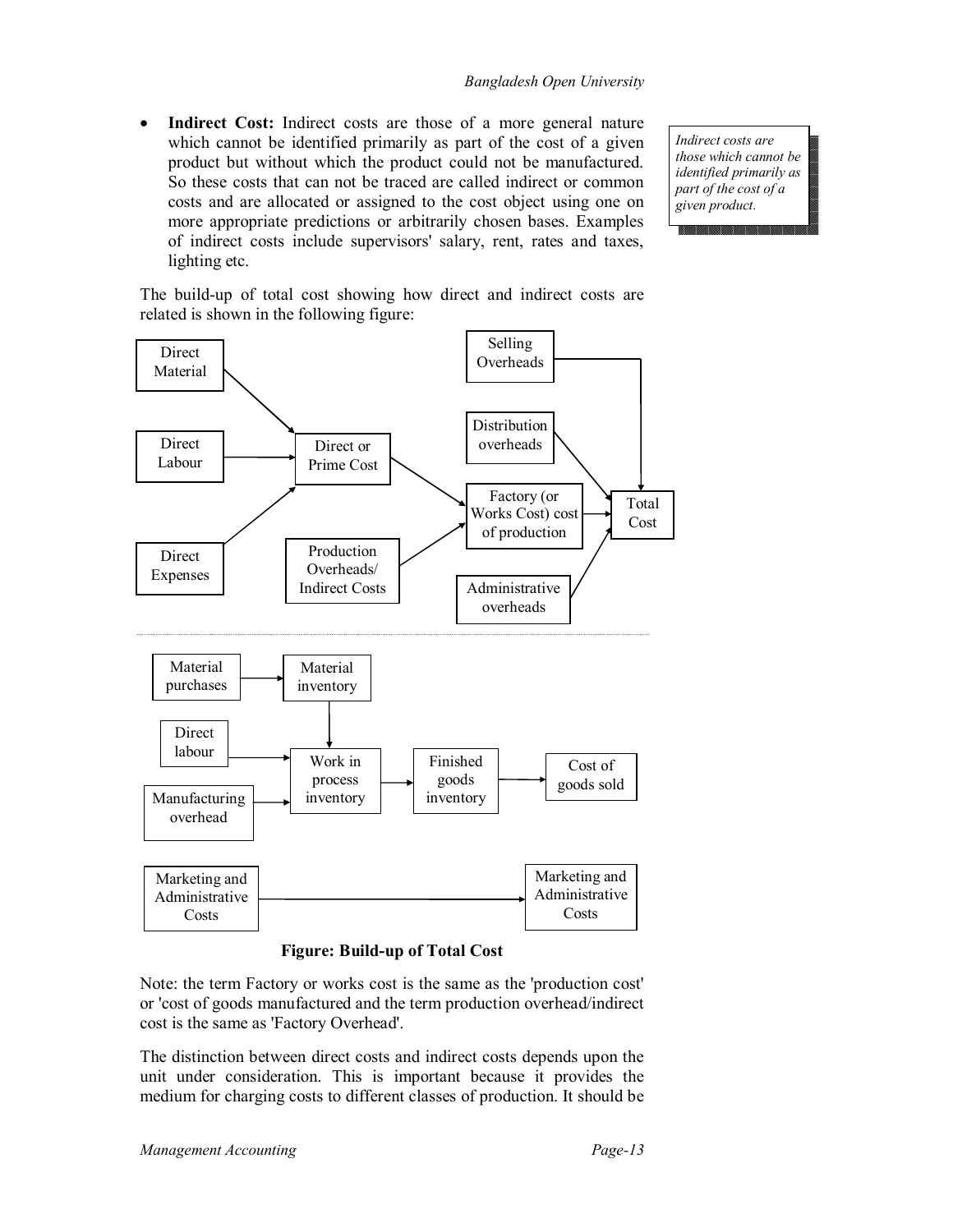*Direct costs are controllable costs for various responsibility centers and indirect costs are not controllable.*

*Period costs refer to those items of cost which are recognized as expenses for the period in which they are incurred and are charged against the revenue for the period.*

*Product costs are those costs that are assigned to inventory because they are closely associated with production activities rather than with the passage of time.*

mentioned that direct costs are controllable costs for various responsibility centers and indirect costs are not controllable.

*4. Classification according to association with product of period:* An important issue in both managerial and financial accounting is the timing with which the costs and services are recognized as expenses. Costs are also classified by time period to provide some bases of comparison of the firm's financial position from period to period. Costs related to time periods are either period costs or product costs.

- **Period Costs:** Period costs refer to those items of cost which are recognized as expenses for the period in which they are incurred and are charged against the revenue for the period. So period costs are charged in the profit and loss account in the period in which they are incurred because they relate to the passage of time, rather then being associated closely with the manufacturing process. It should be remembered that period costs are not assets, because they are not expected to provide any future economic benefits to the organization. Examples of period costs are salaries of sales personnel, sales representatives' commission, administrative expenses, selling expenses, distribution expenses, depreciation of the office equipment, and finance expenses etc.
- **Product Costs:** Product costs refer to those items of cost that are included in the costs of inventory and become expenses when the product is sold subsequently. So product costs are those costs that are assigned to inventory because they are closely associated with production activities rather than with the passage of time. It should be remembered that product costs are considered assets when incurred, because they are resources that are expected to provide future economic benefits to the organization. Product costs associated with making or acquiring inventory are also called "inventoriable costs", which means the amount of inventory remains unsold that is the portion of product cost stored. During the time period of sale the product costs are recognized as an expense called "cost of goods sold". For examples, the cost of direct materials, direct labour, and manufacturing overhead consist product costs for manufactured goods.

The following flow diagram gives a general picture of how to determine whether a cost is period cost or product cost.



**Merchandising Managing**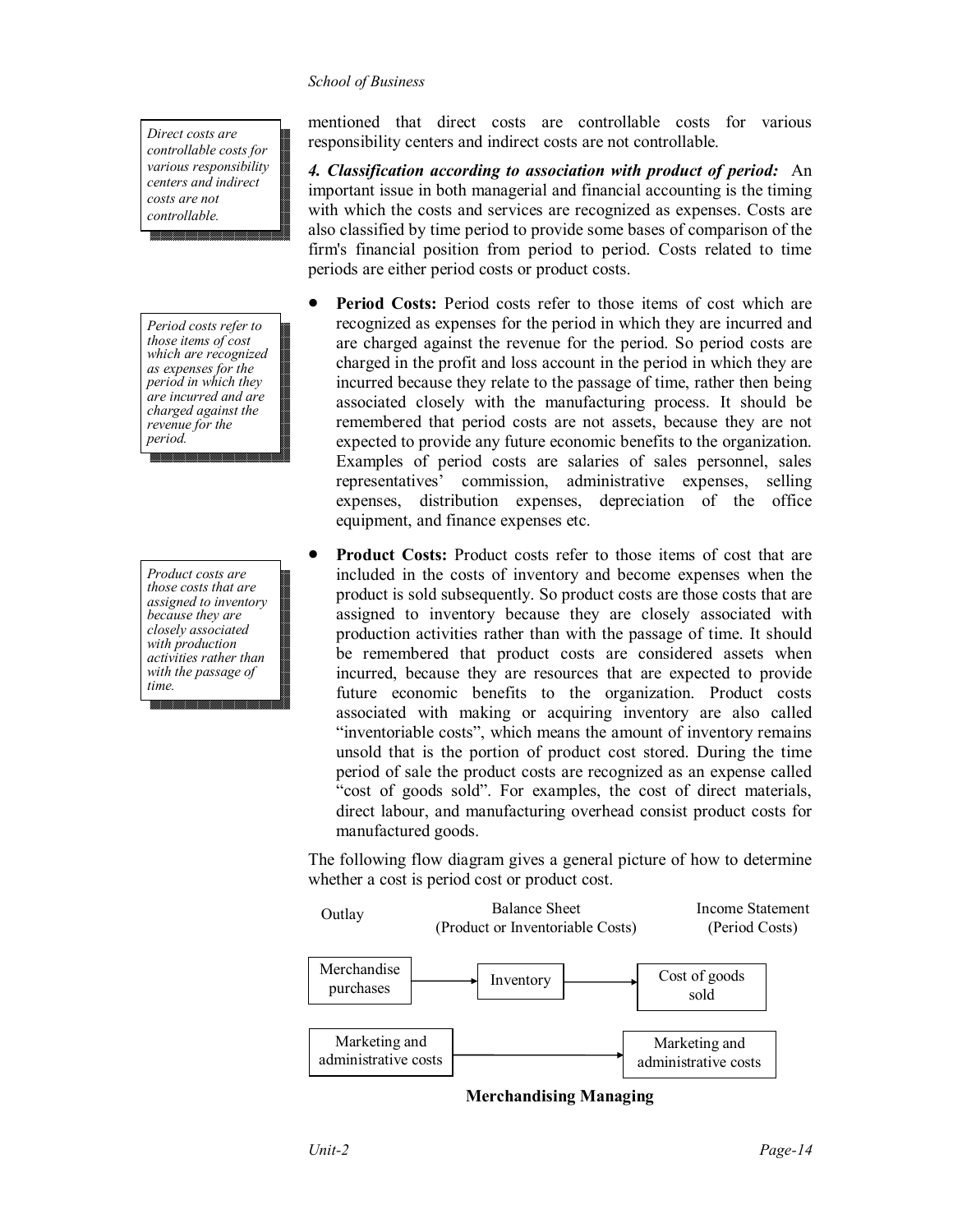It is important to classify period costs and product costs with due care. As shown in the above flow diagram, marketing and administrative costs are not product costs either in merchandising or manufacturing companies. Merchandise company inventory represents merchandise purchase for sale while manufacturing company inventory consists of cost of material, labour and manufacturing overhead that are used to manufacture product. So if the period costs and product costs are classified incorrectly, the financial statement for the period will be inexact.

*5. Classification according to the nature of functions:* According to this classification costs are classified relating to the number of functions performed by a business enterprise. It leads to grouping of costs according to the broad division of activity i.e. functional costs may be classified into the following types.

- **Manufacturing Costs:** These refer to the costs of operating the manufacturing division of an undertaking i.e. this costs include the transformation of material into finished products through the use of labour and factory facilities. This cost is also termed as "production cost" or "factory cost", which is the sum of direct material, direct labour, and factory overhead. The portion of manufacturing costs which represent work completed is transferred to finished goods to offer for sale while incomplete works remain in work-in-process.
- **Administrative Costs:** Administrative costs refer to all costs of running the organization as a whole. So it includes all expenditure incurred in formulating the policy, directing the organization and controlling its operations, which is not directly related to production, selling, distribution, research and development costs. Examples of such costs include salaries of top management personnel, general accounting, secretarial, cost of legal and public relation activities, general administration etc.
- **Marketing Costs:** Marketing costs also known as selling costs incurred at the point where manufacturing costs end that is, when manufacturing process is completed and the finished product is ready for sale. So the marketing costs include the cost of selling goods or services and also the cost of distribution. This cost is often termed as "order-getting" and "order-filling" cost. Order-getting costs also known as selling costs include salaries, commissions, travel costs of sales representatives, and cost of advertising and promotion. On the other hand, order filling costs also known as distribution costs include costs of storing, handling and shipping finished products. Taking together, marketing cost is well known as "selling and distribution cost."
- **Research and Development Costs:** Research cost is the cost of researching for new or improved products, new application of materials or new or improved methods, processes, systems or services.

*Manufacturing costs refer to the costs of operating the manufacturing division of an undertaking.*

*Administrative costs refer to all costs of running the organization as a whole.*

*Marketing costs also known as selling costs incurred when manufacturing process is completed and the finished product is ready for sale.*

*Research cost is the cost of researching for new or improved products methods, processes, systems or services.*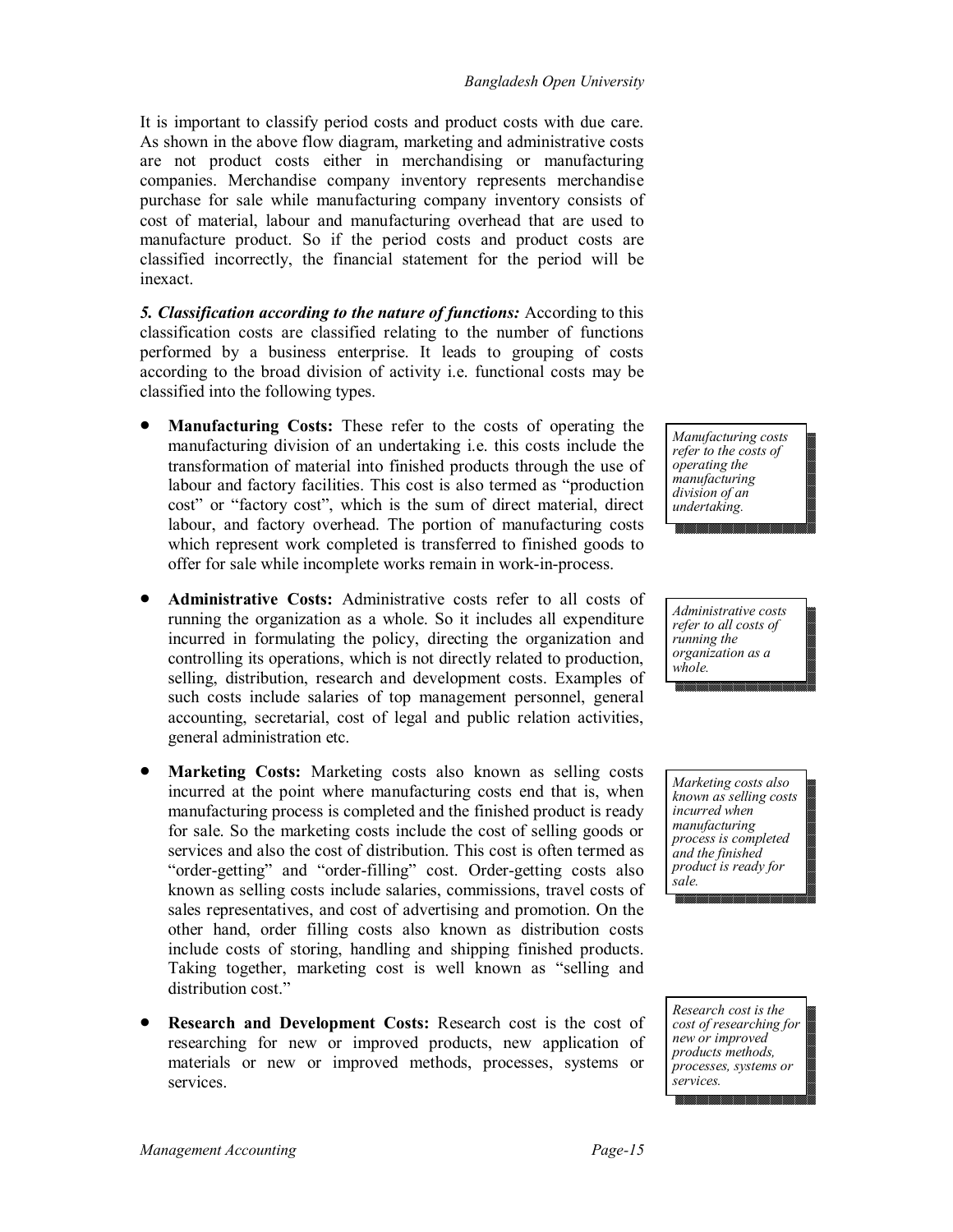Development cost is the cost of the process which begins with the implementation of the decision to use scientific or technical knowledge to produce a new or improved product or to employ a new or improved method, process, system, etc., and ends with the commencement of commercial production of that product or by that method.

*6. Classification according to relation with accounting period:* The concepts of capital and revenue are of fundamental importance to the connect determination of accounting profit for a period. In addition to the costs discussed earlier other costs relate to its efficiency or capacity are incurred from time to time during its service life. For the purpose of costs related to accounting period, costs are classified as either capital cost or revenue cost.

- **Capital Expenditure:** Capital expenditure is the outflow of funds to acquire an asset that will benefit the enterprise more than one accounting period. A capital expenditure takes place when an asset or service is acquired or improvement of a fixed asset is affected. These assets are expected to provide benefits to the business in more than one accounting period and are not intended for resale in the ordinary course of business. For example, the cost of Plant and Machinery in case of a manufacturing company, Buildings, Vehicles, Patents etc.
- **Revenue Expenditure:** Revenue expenditure is the outflow of funds to meet the running expenses of an enterprise and that will be of benefit for the current period only. A revenue expenditure is incurred to carry on the normal course of business or maintain the capital asset in good condition. Examples include raw materials used, labour changes, electricity, stationery, rent, insurance etc.

Correct classification between capital and revenue expenditure is crucial. Incorrect classification may affect reported income.

*7. Classification according to the time of cost determination:* Costs classified in relation to the time of incidence include historical costs, replacement costs and budgeted costs.

- **Historical Costs:** Historical costs or actual costs refer to the costs actually incurred and ascertained after they have been incurred. Historical costs were incurred in the past and are normally used in financial accounting. These costs are objective and verifiable in quantities for income statement and balance sheet valuations. It is a postmortem of the costs. However, historical costs are frequently not so useful for decision making because conditions may have changed since the costs were incurred.
- **Replacement Costs:** A replacement cost is an amount that a firm would currently have to pay to replace an asset or to buy one that performs functions similar to an asset currently held. It is the cost of replacement at current market price. So replacement cost valuation states the costs at prices that would have to be paid currently.

*Capital expenditure is the outflow of funds to acquire an asset that will benefit the enterprise more than one accounting period.*

*Revenue expenditure is the outflow of funds to meet the running expenses of an enterprise and that will be of benefit for the current period only.*

*Historical costs or actual cost refer to the costs actually incurred and ascertained after they have been incurred.*

*A replacement cost is an amount that a firm would currently have to pay to replace an asset.*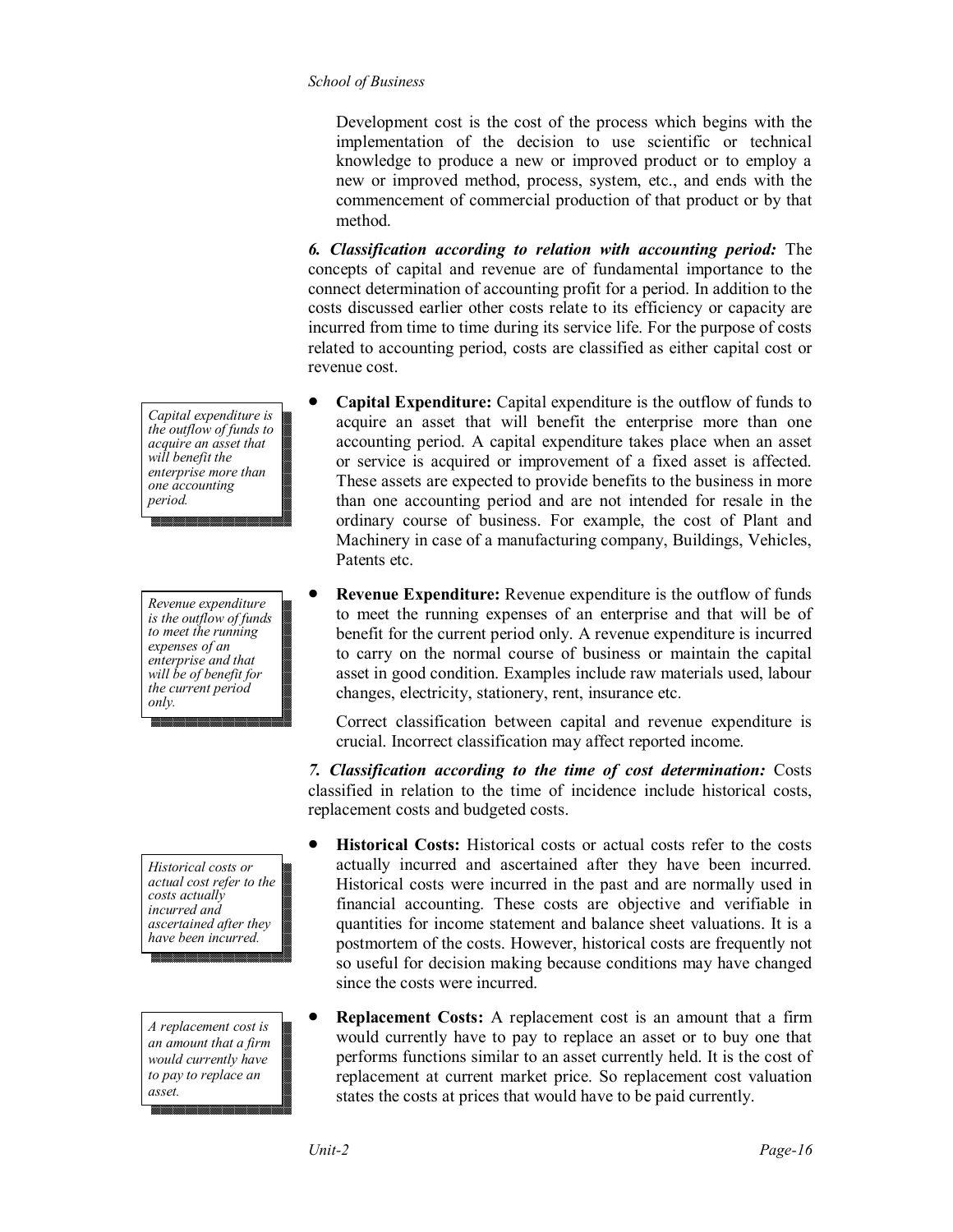**Budgeted Costs:** A budgeted cost is a planned future expenditure. A budgeted cost could be, but is not necessarily, the same amount as the replacement cost.

Historical costs are indispensable to determine product costs for inventories and other financial accounting purposes because in financial statement amounts must be objective and verifiable. On the otherhand, replacement, budgeted, and other version of current costs are normally more appropriate to provide useful information to management.

*8. Classification according to the nature of data:* Costs classified according to the nature of data include explicit costs and implicit costs.

- **Explicit Costs:** In general, costs refer only to explicit costs. In fact, historical costs are explicit costs of the firm for which explicit payment had been made sometime in the past or for which the firm is committed to make future payments. Examples of such costs are wages and salaries, rent, cost of materials, depreciation, the amount paid for a machine, and interest payments.
- **Implicit Costs:** Implicit costs are those which do not involve actual payment by a firm to factors of production, but nevertheless represent costs to the firm in the sense that in order to use certain inputs in the production process, opportunities for the firm to use them else where have been foregone. Example, the value of the firm owners' time is used to manage the business also component of total implicit costs.

**9. Classification according to the nature of production:** Fundamentally depending on the nature of production, there are two major groups of costing methods; process costing, and job costing. There is also a flux method combining features of both into one usually called a batch costing method. Costs classified according to the nature of production include separable cost, joint cost, and common cost.

- **Separable Cost:** A separable cost refers to any cost that can be attributed to exclusively and wholly to a particular product, process, division or department.
- **Joint Cost:** In costing of joint products, difficulty arises in apportioning joint costs, that is the cost incurred up to the spilt-off point between individual joint products. So a joint cost is the cost of a process which results in more than one main product. So, the costs which are a sort of common costs exist when units of different goods are produced out of one and the same material or process.
- **Common Cost:** Common cost refers to those costs which are incurred collectively for a number of cost centres and are required to be suitable apportioned for determining the cost of individual cost centres. Common costs are costs of maintaining common facilities.

*10. Classification according to the management policies:* Another dimension to the classification of costs debate is that of management policy. Management policy on cost behaviour is important, otherwise *A budgeted cost is a planned future expenditure.*

*Historical costs are explicit costs of the firm for which explicit payment had been made.*

*Implicit costs are those which do not involve actual payment by a firm to factors of production.*

*A separable cost refers to any cost that can be attributed to exclusively and wholly to a particular product, process, division or department.*

*Joint cost incurred up to the spilt-off point between individual joint products.*

*Common cost refers to those costs which are incurred collectively for a number of cost centres.*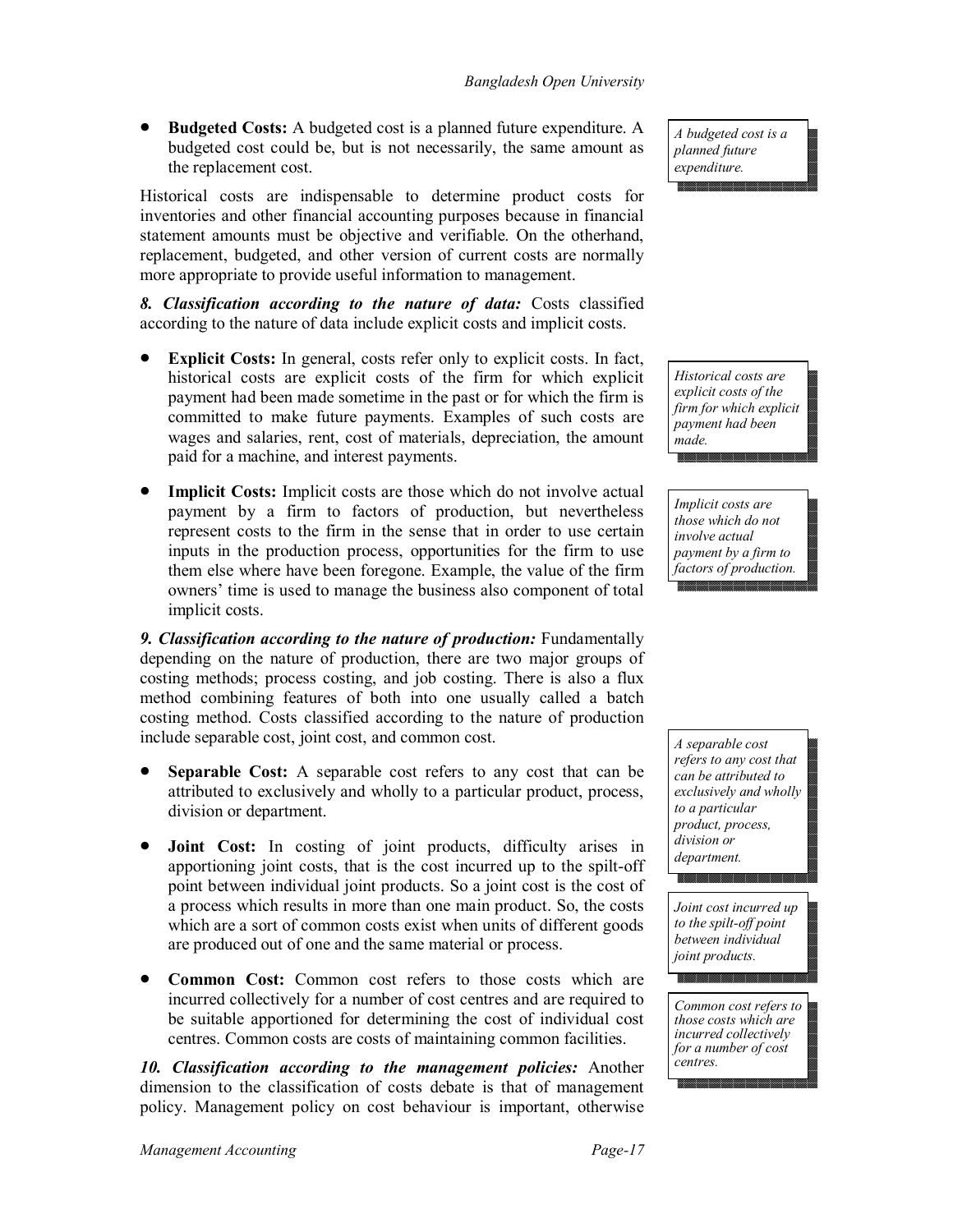attempting to analyze cost behaviour could prove to be a problem. According to the management policy, fixed costs and variable costs can be further classified as follows:

- **Committed Fixed Costs:** Committed costs are the result of commitment in fixed costs and other long-term activities. Consequently, these are mostly fixed costs. Committed fixed costs are those which arise from creation of capacity and the size of such costs depends upon the technology. Committed costs are sometimes known as non-controllable costs. They become non-controllable once the commitment is made. Examples of committed fixed costs are, depreciation and insurance, property taxes, rent, rates, and supervisory salaries. Such costs are committed because short-term management decisions cannot change these costs and they are incurred even when output is zero; that is, they do not change as activity changes.
- **Discretionary Variable Costs:** Discretionary variable costs are those costs that are incurred or reduced or eliminated as needs arise and they are dependent upon management policy. Labour overtime cost is a good example. for further example; if the management policy is to spend a specified percentage of sales revenue achieved on research, and on advertisement, these two items of variable costs would fit in the discretionary classification.
- **Discretionary Fixed Costs:** They are costs which are not the result of output but which are at the discretion of management. The good examples of discretionary fixed costs include advertising costs, training expenses, management consultancy services, sales promotion costs, research expenses, charitable and political donations. These costs are also known as programmed costs or managed costs because these costs are caused by management policy decisions. The most important characteristics of these costs is that it is very difficult, if not impossible, to determine whether the services or resources acquired through these costs have been used effectively and as a result the need and amount of such expenses are decided afresh everytime.
- **Engineered Variable Costs:** As the term indicates, are the costs which have a scientific relationship with the output level. An engineered cost is any cost that has an explicit, specified, physical relationship with a selected measure of activity. Such relationship is known with experience and could be established scientifically to set the standards. The best known examples of engineered variable costs include direct material, direct labour, sales commissions, distribution expenses etc. Variable costs are normally engineered.

*11. Classification according to manager's relevancy of decision making and analysis:* Although costs are accumulated for cost as curtailment and cost control, one of the main purposes of cost accounting is to provide detailed information for managerial decision making. In fact, the fixed-varible classification cannot deal with all cost

*Committed costs are the result of earlier commitment.*

*Committed costs are the result of earlier commitment.*

*An engineered cost is any cost that has an explicit, specified, physical relationship with a selected measure of activity.*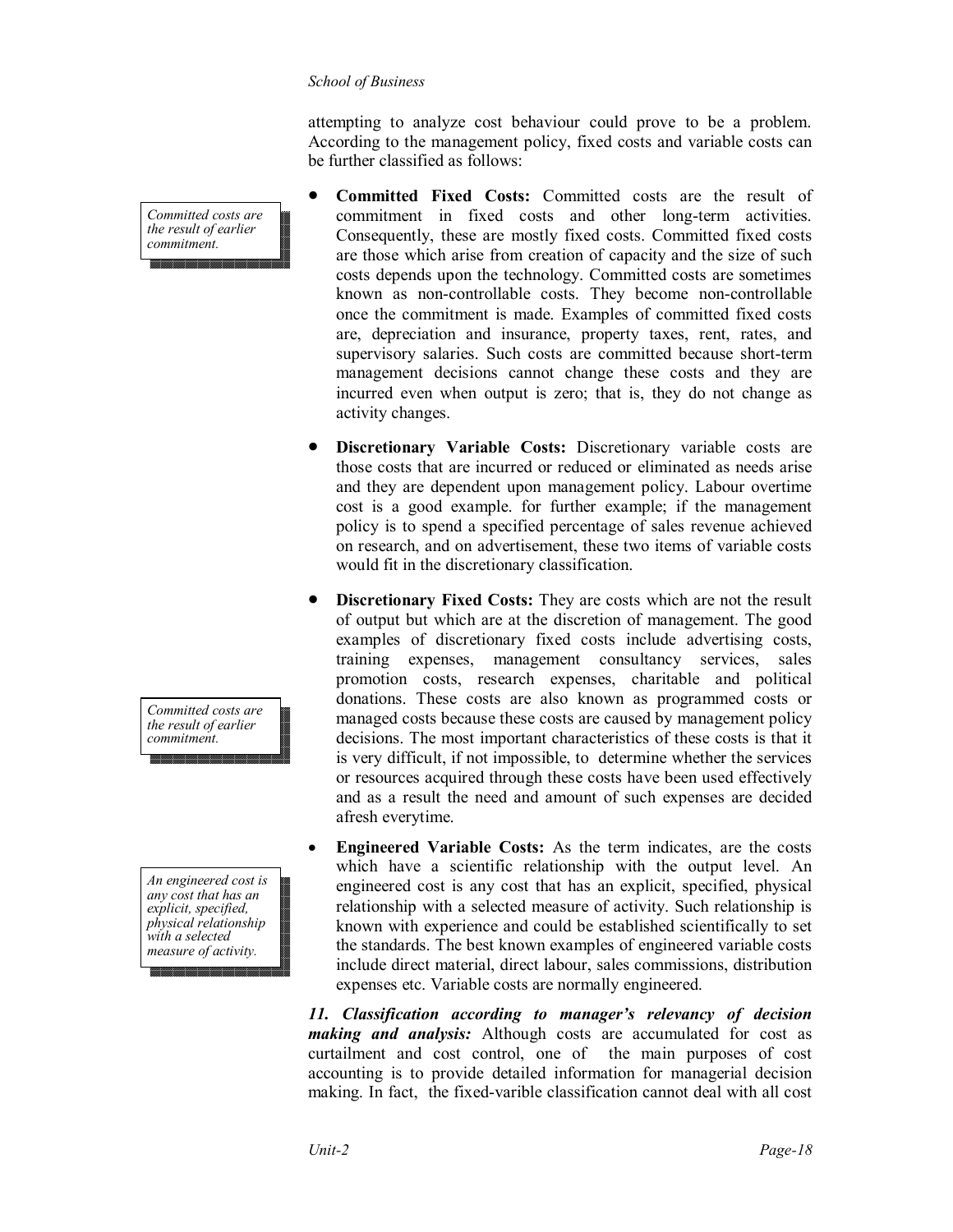relationships involved in managerial decisions. So it is necessary at this stage to discuss a wider range of cost concepts. Each classification throws light on manager's relevancy of decision making and analysis.

 **Opportunity Cost and Outlay Cost:** The term opportunity cost, used by accountants is borrowed from economists. We know that, in managerial decision making, a cost is not really a cost unless it requires a sacrifice of alternatives, i.e., unless it is an opportunity cost. Opportunity cost is the cost of selecting one course of action in terms of the opportunities which are given up to carry out that course of action; that is, an opportunity cost is the cost of an opportunity foregone. The concept recognizes that resources are scare and have alternative uses. For example, assume that a manufacturer can sell his work-in-process to outside market for Tk.1,00,00. They decide, however, to keep it and finish it. The opportunity cost of the workin-process is Tk.10,000 because this is the amount of economic resources foregone by the manufacturer to complete the product. Further, if fixed deposits in the banks are proposed to be withdrawn for financing a project, the opportunity cost would be the loss of interest on the deposits. Since the opportunity cost represents only sacrificed alternatives, they are never recorded as such in the financial accounts.

On the contrary, the concept of cost which normally enters into the accounts of a business is known as outlay cost. Outlay costs refer to the actual expenditures incurred on raw materials and other productive facilities.

 **Relevant Costs and Irrelevant Costs:** Any cost which is relevant in making a decision is relevant cost. Costs or revenues are relevant when they are logically related to a decision and vary from one decision alternative to another. Any cost which is relevant in making a decision is relevant cost. Costs that will be incurred as a result of a decision and thus appropriate to a specific managerial decision are known as relevant costs. These costs are relevant for future decision making. On the contrary, costs which are not affected by a decision are irrelevant costs, that is costs that have already been incurred irrespective of what is being done by the enterprise at present are irrelevant costs.

Relevant costs for decision making reflect the following two important features:

- They must be expected future costs and
- They must differ among alternatives.

For example; when plant replacement is being considered, the present depreciated cost of the plant to be replaced would be irrelevant but its sale value would be relevant since this will go to reduce the cost of capital investment. Similarly, if a company wants to make components that was purchased from outside market, the relevant cost will be the cost of material and direct labour and fixed costs that will be required for creating new facilities to make the components.

*Opportunity cost is the cost of selecting one course of action in terms of the opportunities which are given up to carry out that course of action.*

*Outlay costs refer to the actual expenditures incurred on raw materials and other productive facilities.*

*Any cost which is relevant in making a decision is relevant cost.*

*Costs which are not affected by a decision are irrelevant costs.*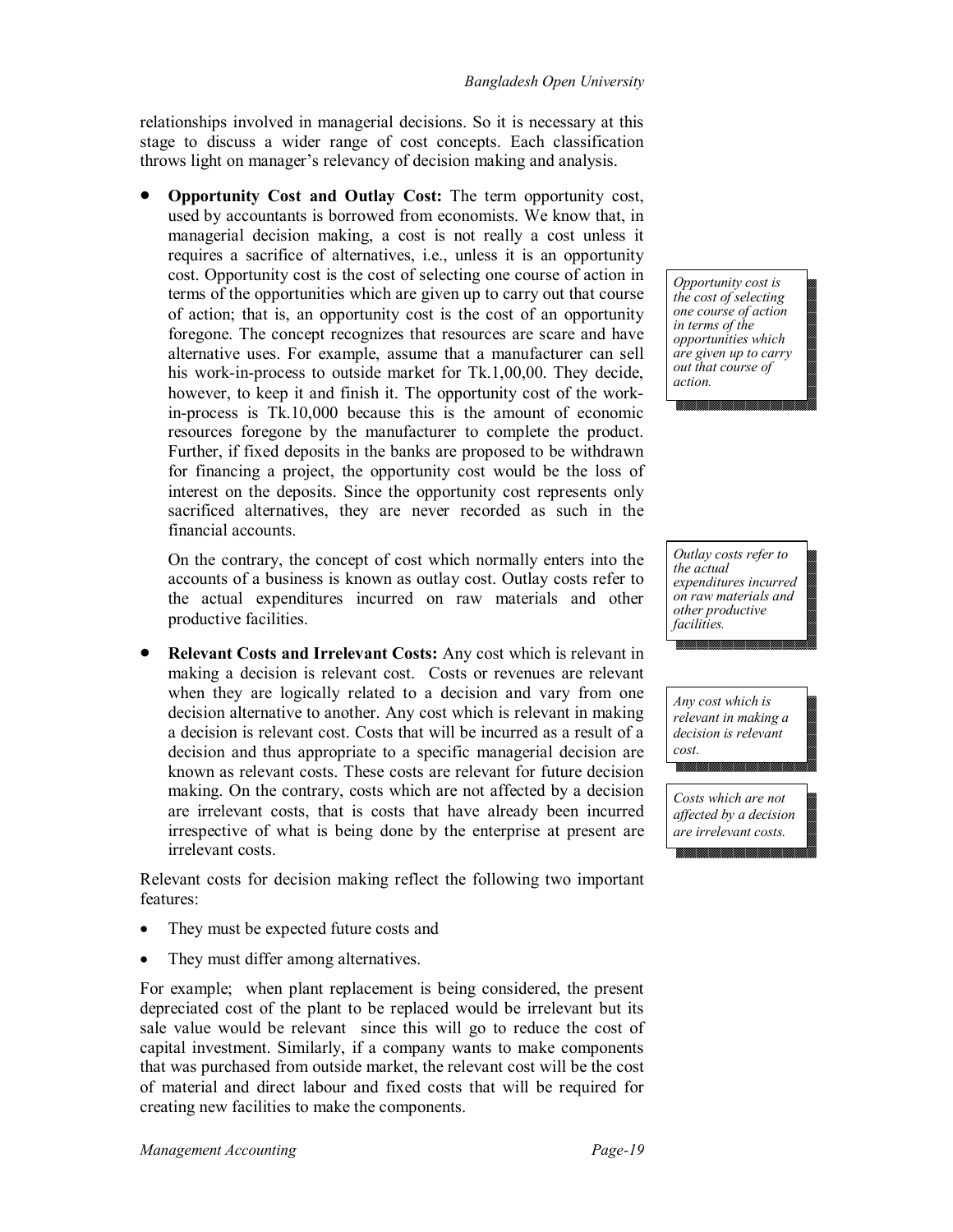*When the cost of an option is shown as additional to that under another option it is called an incremental cost.*

*Differential cost is the difference in the total cost of two options compared.*

 **Incremental Cost and Differential Cost:** For most practical decision problems, the two terms incremental cost and differential cost are used synonymously. When the cost of an option is shown as additional to that under another option it is called an incremental cost. On the otherhand, differential cost is the difference in the total cost of two options compared. The option may involve change in production, introduction of new machinery on new product, marketing on any other business activity. It is noteworthy here that, although technically an incremental cost should refer only to an increase in cost from one alternative to another; decrease in cost should be refereed to as decrement cost. Differential cost is a broader term, encompassing both cost increases (incremental costs) and cost decreases (decremental costs) between alternatives.

For example; that a company is considering two competing sites for a new factory. If the northern site is chosen, the annual cost of transporting raw materials to the site is estimated Tk.1,85,000. If the southern site is selected, annual transportation charge is estimated to be Tk.1,50,000. The annual differential cost of transporting raw material is calculated as follows:

| Annual cost of transporting raw materials to northern site | Tk.1,85,000 |
|------------------------------------------------------------|-------------|
| Annual cost of transporting raw materials to southern site | 1.50.000    |
| Annual differential cost                                   | 35,000      |

It may be noted that differential cost calculation is generally done for facilitating managerial decisions and is not generally incorporated in accounting records.

 **Sunk Cost:** A sunk cost is a cost that has already been incurred at the time that a decision is being considered and is therefore not of importance for the new decision under consideration. So sunk costs are costs that have been incurred in the past and consequently they do not affect future costs and cannot be changed by any current or future action.

Such costs are irrelevant in a decision-making situation because there is nothing that can be done to undo the decision to invest in them.

Some argue that the total cost of a fixed asset is not a sunk cost, but sunk cost is the difference between the purchase price of a fixed asset and the net amount that could be realized from its sale. For example, if the book value of a machine is Tk.10,00,000 and its estimated scrap value is Tk.75,000; the net book value of the machine i.e., Tk.9,25,000 (Tk.10,00,000 - Tk.75,000) should be considered as sunk cost. Alternatively, the book value of Tk.10,00,000 can also be considered sunk cost while Tk.75,000 should be taken as opportunity cost.

 **Out of Pocket Costs and Book Costs:** Out-of-pocket costs refer to costs that involve current payments to outsiders as opposed to book

*Sunk costs are costs that have been incurred in the past cannot be changed by any current or future action.*

*Out-of-pocket costs refer to costs that involve current payments to outsiders.*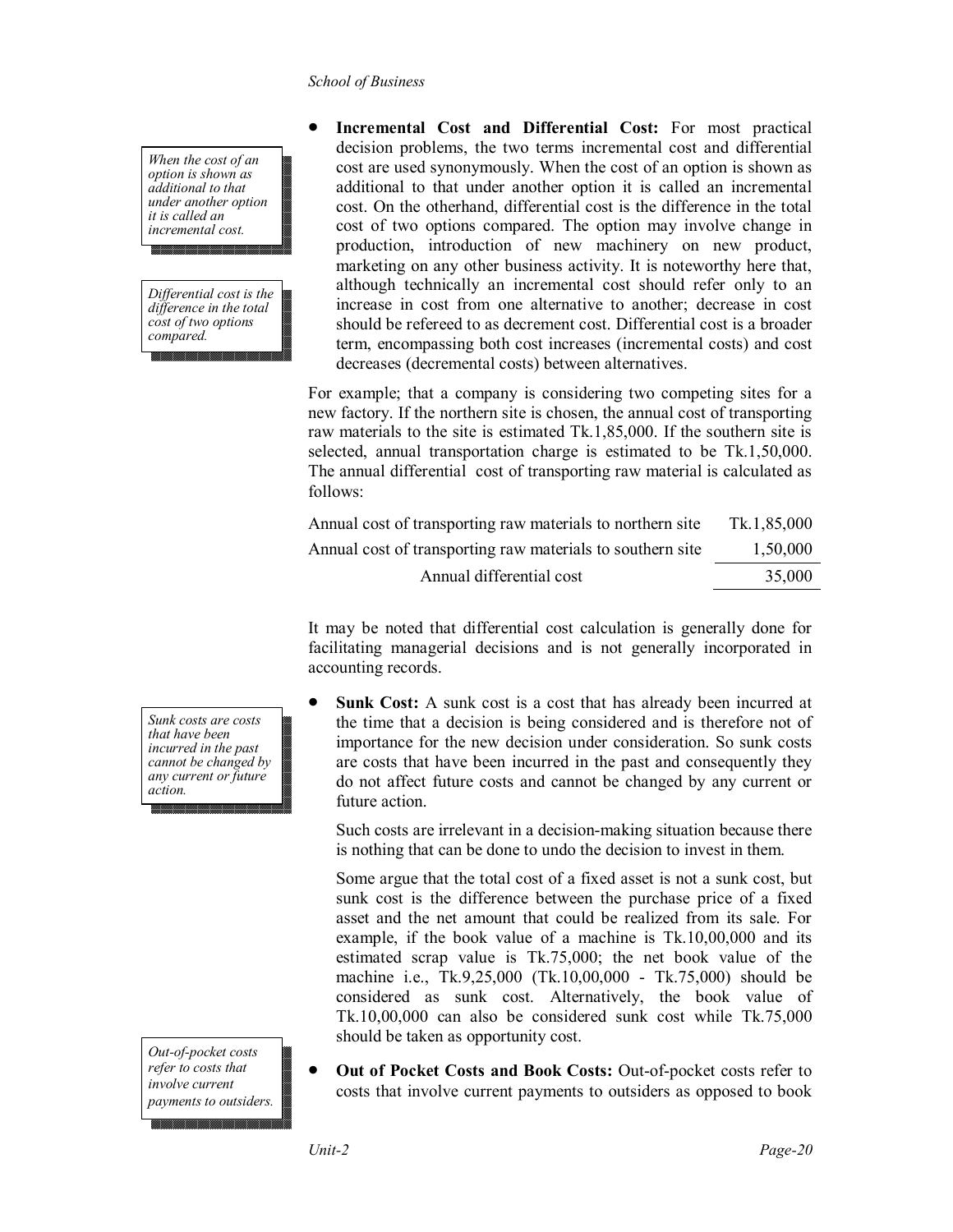cost, such as depreciation, that do not require current cost expenditures. The payments for management in deciding whether or not a particular project will at least return the expenditures associated with the project reelected by management. Out of pocket costs could also be like sunk cost and irrelevant if the firm is not in a position to save them, otherwise these costs are relevant costs.

Book costs can be converted into out-of-pocket costs by selling assets and leasing them back from the buyer. For example, A firm can sell own factory building but can continue to use it by paying rent to the new owner. The rental payment then replaces the depreciation charge and interest cost of owned capital.

- **Past Costs and Future Costs:** Most of the important managerial decisions using cost information requires forecast of future costs, rather than actual costs, i.e., unadjusted records of past costs. Actual costs incurred in the past and recorded in the books of account are known as past costs. On the contrary future costs are those that are likely to be incurred in a future period. They are not recorded in the books of account, and hence, have to be estimated. Since managerial decisions are forward looking, it centres round future costs and not past costs for expenditure control, projection of future income statements, capital investment decisions, pricing etc.
- **Controllable Costs and Uncontrollable Costs:** The controllability of a particular cost depends upon the level of management, that is, it is related to a special centre of managerial responsibility. Controllable costs are those which can be influenced by the decisions and actions of a specified member of an undertaking and uncontrollable costs are those which cannot be influenced by a specified member of an undertaking. The distinction is not absolute because many costs are not completely under the control of one individual. In classifying costs as controllable or uncontrollable, managerial accountants generally focus on a manager's ability to influence costs. Examples of controllable costs are indirect labour, lubricants, power costs while depreciation, rent, and property tax are uncontrollable costs.

The time period factor and the decision making authority can make a cost centrollable or uncontrollable. If the time period is long enough, all costs can be controllable. Similarly, whether a cost is controllable or not should be decided by the decision making authority.

 **Escapable Costs and Inescapable Costs:** Whether certain costs are escapable or inescapable varies according to the decision. Escapable costs refer to these costs that may not only be postponed but may also be avoided entirely as a result of contraction of business activity. For example; A portion of depreciation which varies with the use of a machine can be avoided by reducing output. Therefore, the part that continues regardless of output is escapable only if the machine or building is sold and if, of course, there is a ready market for the asset.

*Book costs refer to cost that that do not require current cost expenditures.*

*Actual costs incurred in the past and recorded in the books of account are known as past costs.*

*Future costs are those that are likely to be incurred in a future period.*

*Controllable costs are those which can be influenced by the decisions and actions of a specified member of an undertaking.*

*Uncontrollable costs are those which cannot be influenced by a specified member of an undertaking.*

*Escapable costs refer to these costs that may not only be postponed but may also be avoided entirely as a result of contraction of business activity.*